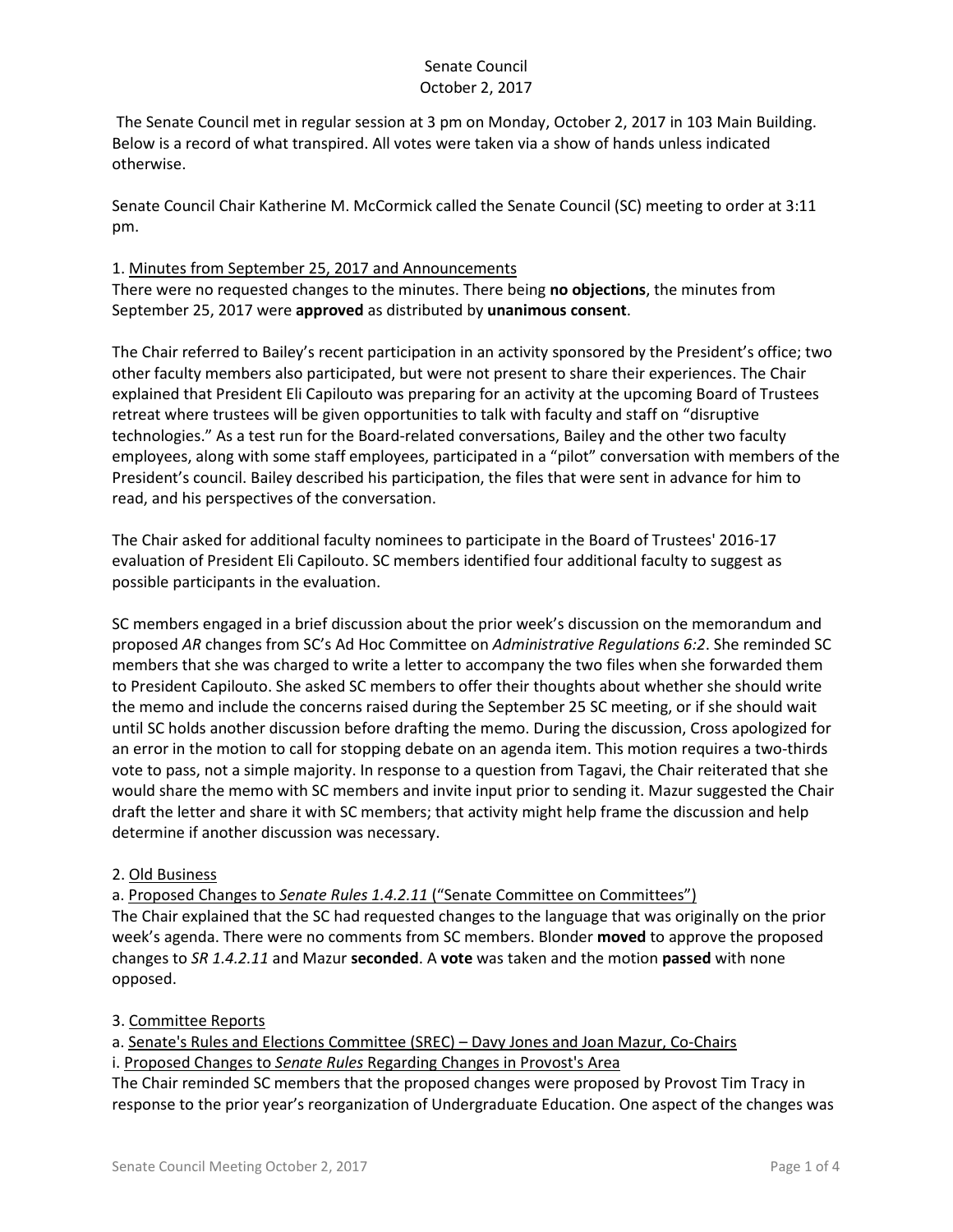# Senate Council October 2, 2017

to provide greater clarity regarding how curriculum is processed, i.e. through the faculty. Mazur referred to the document being handed out and explained that she and her co-chair, Davy Jones, reviewed the proposed changes independently and had similar comments (documented in the handout) about the general level of significance for each proposed change. She noted that two changes, pertaining to membership in the Senate, would require a change to *Governing Regulations IV* ("The University Senate").

The Chair stated that after conversations with Provost Tracy and Associate Provost for Finance and Administration Lisa Wilson, the Chair was assured that financial support and resources that are currently available will continue to be available after the *SR* language changes. Regarding the need to change *GR IV*, the Chair suggested that the Senate's Rules and Elections Committee (SREC) carve out the two *GR* changes and process them separately. There were additional updates needed to the language on to ex officio membership, such as the addition of the dean of the new Lewis Honors College as an ex officio member of Senate.

Mazur stressed that the SREC as a body had not reviewed the changes, but rather she and Jones had shared their preliminary thoughts [the handout] with SREC members at their Friday meeting. There were additional comments from SC members. The Chair thanked Associate Provost for Academic Excellence Operations Kirsten Turner for attending and said that proposed *SR* changes would continue to move towards approval.

## b. Ad Hoc Committee on Technology – Mark Lauersdorf, Chair

### i. Request for Renewal (per *SR 1.4.5* ("Ad Hoc Committees"))

Lauersdorf, chair of the Ad Hoc Committee on Technology, explained the Committee's activities during the prior year. There was extensive discussion surrounding Lauersdorf's request that SC renew the ad hoc Committee's charge for another year. The SC members who were most vocal during the discussion raised the following concerns: the ad hoc Committee should have presented its recommendations for revising the *Administrative Regulations* in chapter 10 ("Information Technology") to SC and should not have sent them directly to Brian Nichols, UK's chief information officer (CIO) without any SC or Senate involvement; the ad hoc Committee functioned for a full year without making any reports to SC; lack of clarity regarding why another committee on technology is needed given that there are two such campuswide committees that are codified in *Administrative Regulations 10:2* ("University Information Technology Advisory Committees"); a revised charge to the Senate Committee on Distance Learning and eLearning (SCDLeL) could possibly accommodate the charge to the ad hoc Committee; and while the ad hoc Committee appeared to work extensively with the CIO to fulfill the ad hoc Committee's first charge ("Review the structure of and relationship between existing technology committees" (defined in AR 10:2 – [http://www.uky.edu/regs/files/ar/ar10-2.pdf\)](http://www.uky.edu/regs/files/ar/ar10-2.pdf) and Senate committees and propose changes to: ensure effective faculty and student input; streamline processes; and reduce redundancy."), the ad hoc Committee had not undertaken any activities to meet its other two charges ("Review technology proposals that affect faculty and students and endorse or propose changes to them" and "Provide a channel for communication between faculty/students and campus IT and administrative units about technology proposals and technology infrastructures").

As discussion wound down, Schroeder **moved** to table the request for renewal until the October 16 SC meeting when the SC can review the changes to *Administrative Regulations 10:2* that the ad hoc Committee proposed. Mazur **seconded**. There was additional discussion. In response to a question from Lauersdorf about the ad hoc Committee being shuttered if it were not renewed, Cross indicated that the ad hoc Committee could easily be recreated if SC opted to do so.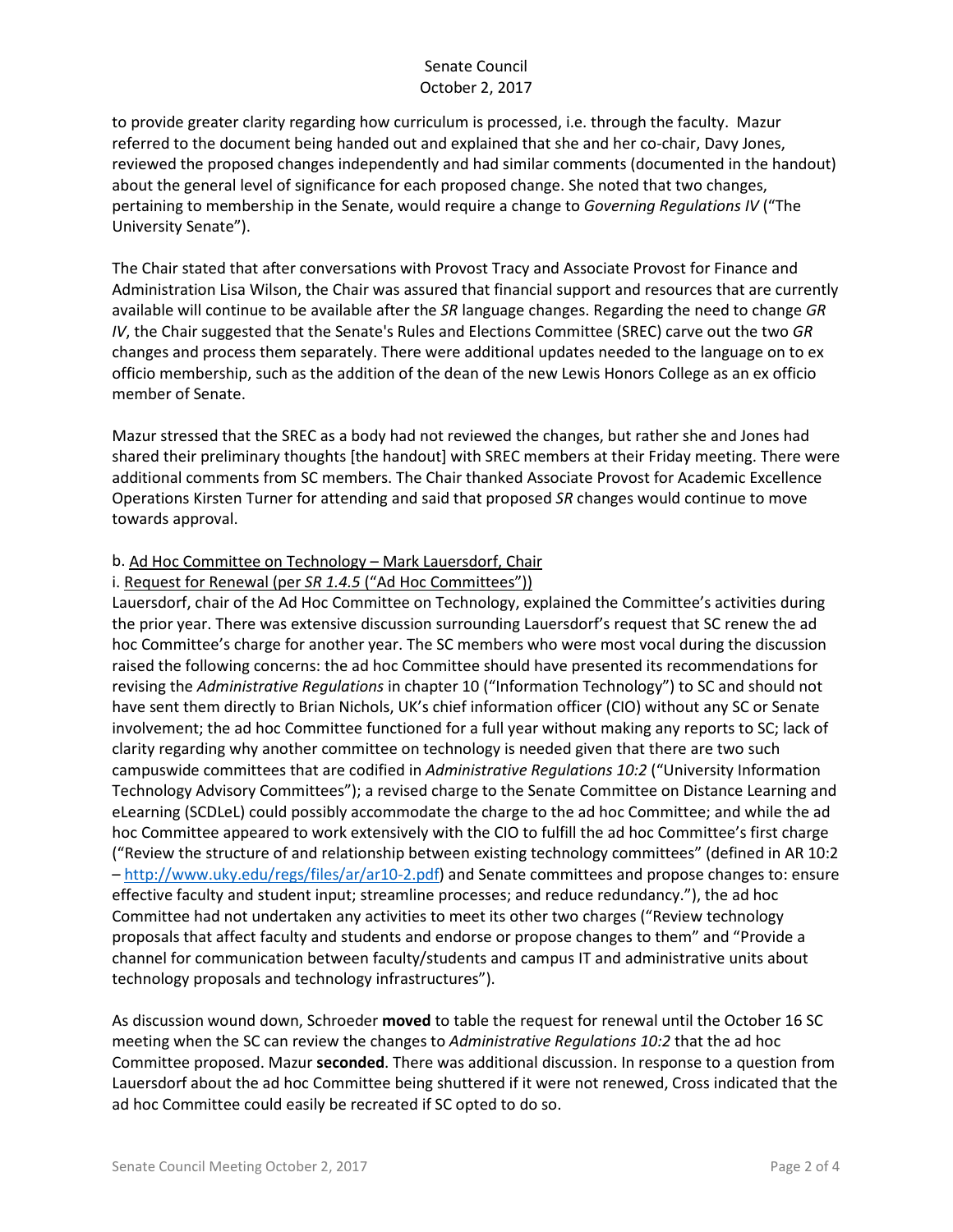Given a variety of factors, SC members briefly discussed rearranging the agenda. Schroeder **moved** to address agenda item number six, next. Mazur **seconded**. A **vote** was taken and the motion **passed** with none opposed.

6. Update on Parking and Transportation Initiatives - Director of Parking and Transportation Services Lance Broeking and Executive Director for Strategic Analysis and Policy Melody Flowers Guests Lance Broeking (director of Parking and Transportation Services) and Melody Flowers (executive director for strategic analysis and policy) provided SC members with an update on the recent changes to parking policies. There were a handful of questions and comments from SC members. When discussion wound down, the Chair thanked them for attending and suggested that SC members send additional questions via email.

### c. Ad Hoc Committee on Title Series – Sharon Lock, Chair

#### i. Discussion on Preliminary Report

Guest Sharon Lock (NU, chair of Senate's Advisory Committee on Privilege and Tenure (SACPT)) and Provost Tim Tracy spoke with SC members about a preliminary report on title series submitted by the Ad Hoc Committee on Titles Series, which was comprised of the members of the SACPT and the chairs of Academic Area Committees. Lock reiterated that the ad hoc Committee was charged jointly by the Provost and SC and was asked to review the feasibility of changing to a system with two title series (tenure track and non-tenure track), with ranks in both series at assistant professor, associate professor and full professor, as well as the possibility of including multi-year contract for faculty in the non-tenure track series. There was a lively, collegial discussion among all those present.

As discussion came to a close, there was a brief discussion about next steps. There were no objections to the suggestion that the matter be the subject of some campuswide town hall forums. The Chair noted that while the ad hoc Committee had fulfilled their charge and had presented a report which also identified challenges to the proposed restructure of the title series, additional effort would be required to develop a final report which could be presented to the Senate by the Provost and his staff. The Chair concurred with Mazur's statement that there was a need for broad faculty input prior to any further work by the ad hoc Committee.

Given the time, the Chair suggested that SC next review the tentative agenda for Monday's Senate meeting.

#### 5. Tentative Senate Agenda for October 9, 2017

SC members discussed the tentative agenda and agreed to remove one item. They also asked if Provost Tracy would be able to attend the Senate meeting and share some information about UK's spot in national rankings. Mazur **moved** to approve the agenda as discussed and Bailey **seconded**. A **vote** was taken and the motion **passed** with none opposed.

The meeting was adjourned at 5:36 pm.

Respectfully submitted by Katherine M. McCormick, Senate Council Chair

SC members present: Bailey, Blonder, Childress, Cross, Lauersdorf, Marr, Mazur, McCormick, Schroeder, and Tagavi.